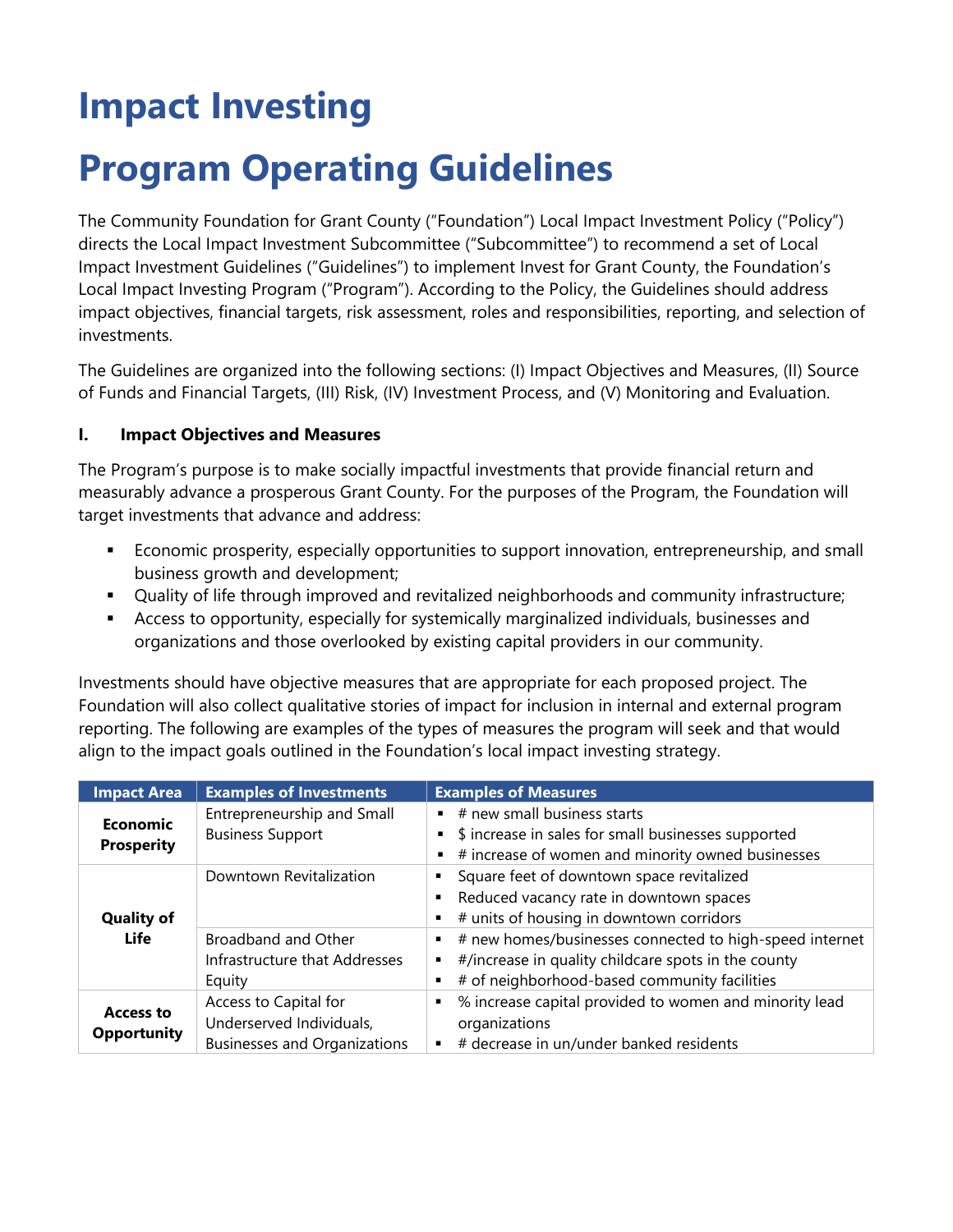#### **II. Source of Funds and Financial Return**

The Foundation will use investable assets to fund its program. The Foundation may raise new, dedicated funds from donor gifts and grants for the purpose of local impact investing.

- **The Policy identifies up to 10% of the Foundation's investment assets are committed to the** Program. This is the Allocation.
- The Policy identifies that gift(s) and/or grant(s) earmarked for the purpose of local impact investing will be placed into a board discretionary fund designated to the Program. This is the Fund.

|                                                     | <b>Source of Funds</b>                                                                                            | <b>Program Minimum</b>                             | Program<br><b>Maximum</b>        | <b>Repayment</b>                                                     |
|-----------------------------------------------------|-------------------------------------------------------------------------------------------------------------------|----------------------------------------------------|----------------------------------|----------------------------------------------------------------------|
| <b>Allocation</b><br>("Invest for<br>Grant County") | Existing investable assets<br>Funds will be divested<br>annually in coordination with<br>CFGC investment manager. | $1\%$<br>Current value:<br>\$280,000               | 10%<br>Current value:<br>\$2.8MM | Recycle to portfolio                                                 |
| Fund(s)                                             | Donor gifts/grants to<br>impact investing program                                                                 | Goal of raising<br>additional \$280,000<br>by 2026 | No Maximum                       | Recycle to Board-<br>discretionary local<br>impact investing<br>fund |

New or existing donors may be invited to participate in the local impact investing program by making a gift or grant to a foundation-established board discretionary fund. Such charitable contributions will be made for the purpose of local impact investing in Grant County and are irrevocable. Final decisions about investments and how gifted funds are deployed is the responsibility of the Board. Donors may recommend investment opportunities to the Foundation for further evaluation. Donors may not select investments. As an investment is repaid, donor funds are recirculated back to the impact investment board discretionary fund.

The Board has an obligation to use an investment strategy that reflects the financial needs, charitable mission, and public benefit purposes of the Foundation. The Program aims for its portfolio of local impact investments to generate a return between 2%-4%, and that is sufficient to cover inflation. Individual investment returns may vary and will be weighed alongside the impact to be achieved. Generally, the board may expect lower financial returns on investments with significant and measurable community impacts and expect higher financial returns on investments important to the community but with more narrowly prescribed community impacts. The Board understands that the Program may not immediately meet financial return benchmarks. The Committee will review the financial performance goals once the volume and risk return profile of various investments is better understood. The review will also consider the current and projected future rate of inflation.

The Foundation's investment manager will work with the Foundation team to report on returns of local impact investments within the context of the Foundation's total portfolio. Repayment and returns will be added to the Foundation's portfolio to be redeployed for future community investments.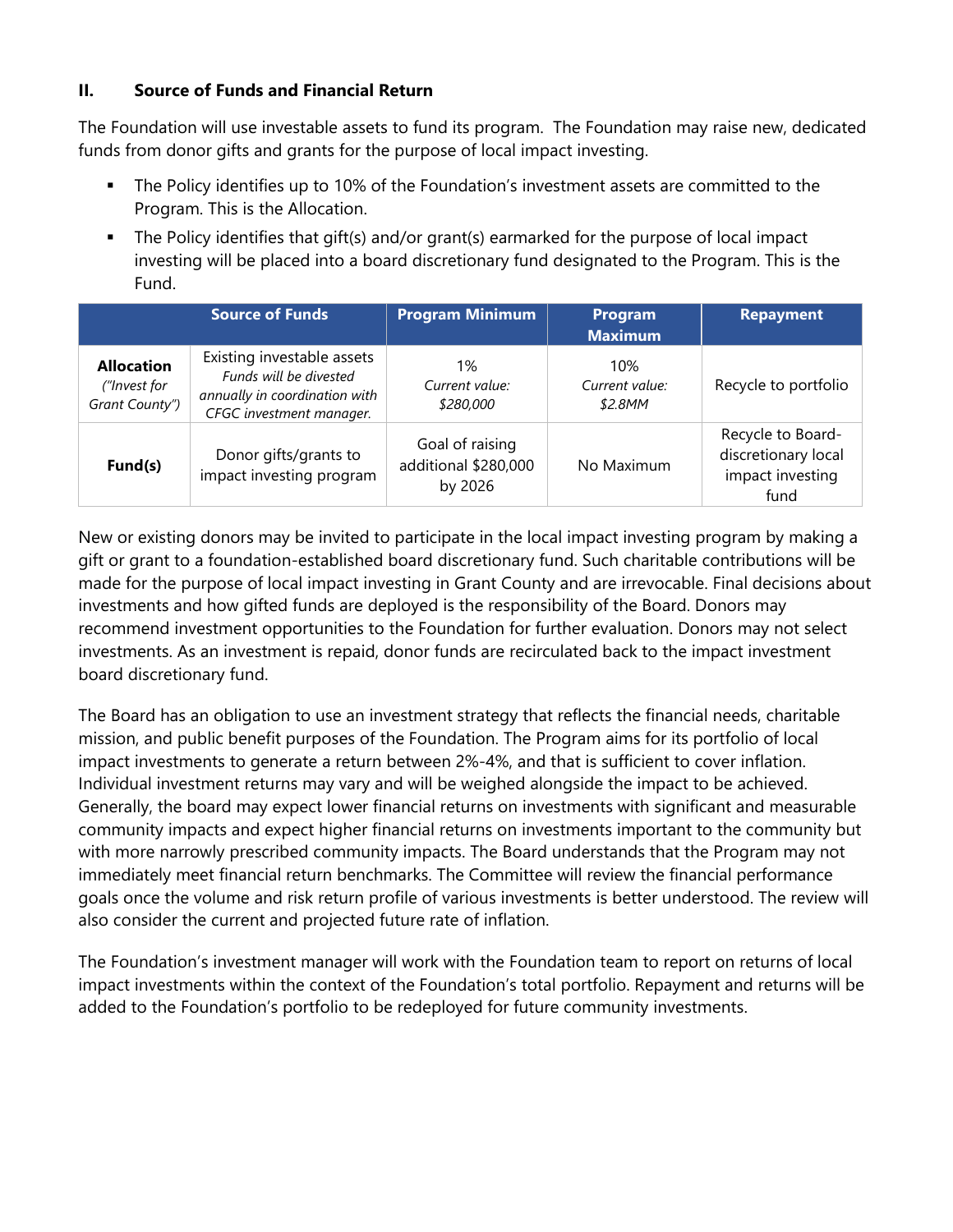#### **III. Risk**

In furtherance of the Program goals, the Subcommittee, with support of the Foundation team, will take reasonable measures to understand both transaction and portfolio level risks of local impact investments. As with all investment activity, local impact investing comes with risk – though, these risks can be managed through strategic policies, process, and practice. The Subcommittee will manage risk through (A) Investment Deployment Guardrails and (B) Investment Assessment Criteria and Standards.

| <b>Element</b>                                         | <b>Allocation Guardrail</b>                                                                                                                                                                                                                                                                                                                                                                                                                                                                                                                                                                   |  |  |  |
|--------------------------------------------------------|-----------------------------------------------------------------------------------------------------------------------------------------------------------------------------------------------------------------------------------------------------------------------------------------------------------------------------------------------------------------------------------------------------------------------------------------------------------------------------------------------------------------------------------------------------------------------------------------------|--|--|--|
| Annual<br><b>Distribution</b><br>Cap                   | No cap, but, when possible, the Foundation will deploy funds in portions over time to permit<br>the foundation to understand emerging community needs/opportunities, mitigate risk, and<br>maintain investing resources to deploy in future years.                                                                                                                                                                                                                                                                                                                                            |  |  |  |
| <b>Desired</b><br><b>Investment</b><br><b>Partners</b> | Entities receiving investments from the Fund may be either nonprofit or<br>٠<br>for-profit entities.<br>Prioritize investments through, and in partnership with, financial entities such as CDFIs,<br>٠<br>credit unions, and banks with an established track record and/or existing relationship with<br>the Foundation and/or community.<br>Preference to invest in entities with a prior track record of repaying invested capital.<br>٠<br>In the case of debt, the receiving entity must have a readily identifiable source of income or<br>٠<br>asset base for repaying the investment. |  |  |  |
| <b>Investment</b><br>Amount                            | Maximum Amount: It is preferred that a no<br>Minimum Amount: It is preferred that no single<br>single investment is greater than \$1,000,000.<br>investment is less than \$50,000. Smaller<br>Larger investments are acceptable and<br>investments are acceptable provided the<br>subject to Subcommittee and Board<br>investment is greater than \$20,000 and subject<br>to Subcommittee and Board approval.<br>approval.                                                                                                                                                                    |  |  |  |
| <b>Diversification</b><br><b>Efforts</b>               | Though the Foundation will not restrict the number of investments that an investee may<br>have at one time, efforts will be made to diversify the investment recipients over time.<br>As a means of diversifying the portfolio, the Program will avoid concentrating investments<br>in a single sector.                                                                                                                                                                                                                                                                                       |  |  |  |
| <b>Term</b>                                            | It is preferred that term for each investment be within 3-5 years, although an investment<br>٠<br>term of 1-10 years is acceptable, subject to Subcommittee and Board approval.<br>No single investment should have an expected maturity or life span of more than 10 years.<br>٠<br>However, the Subcommittee may use its discretion on a case-by-case basis to make longer<br>term investments.                                                                                                                                                                                             |  |  |  |

#### **A. Investment Deployment Guardrails**

If the Foundation identifies an investment opportunity with high community impact, that falls outside the parameters of the Investment Deployment Guardrails, the Subcommittee may recommend an exception to these Guidelines. An exception requires unanimous vote of the Subcommittee and majority vote of the Board to be approved.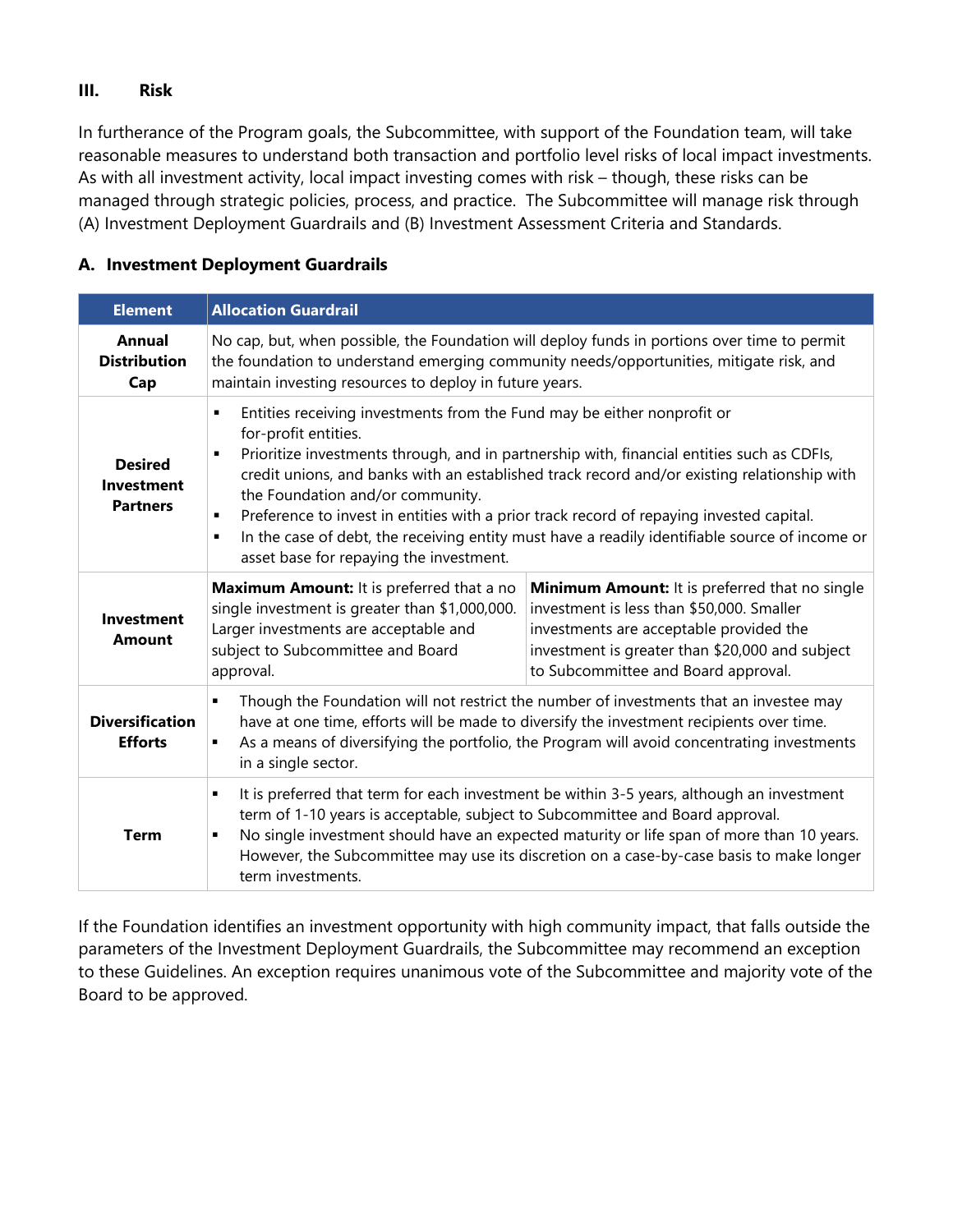## **B. Investment Assessment Criteria and Standards**

The Foundation team and Subcommittee will use an evaluation scorecard (Appendix B) to perform an internal investment opportunity screening and assessment whereby they will:

- Establish that investments are within the permissible investment criteria authorized by Board.
- Establish alignment to the Program's baseline criteria including impact goals, partner type, investment amount, etc.
- Gauge whether capital demand can be met by other providers to avoid competition with private and/or government investors.
- **•** Determine the amount of potential additional capital that will be leveraged by the Foundation's investment.
- **•** Determine the investee's relationship to the Foundation and verify that investments should not pose a threat to the Foundation's reputation and have no potential to create negative outcomes, publicity, or public perception.
- Assess local support for investments by inquiring about connection to existing efforts, community planning processes, engagement activities or other means.
- Determine if investment is innovative and presents a creative solution to widely understood community challenge.
- **•** Determine if investment advances impact for a defined population, with preference for systemically marginalized populations.
- **Establish an anticipated financial return.**
- **Ensure the Foundation's operational capacity to administer the investment.**
- Gauge investees capacity to successfully execute the investment activity.
- **Ensure investment measurability.**
- **•** Determine the amount of potential collaboration the investment encourages across agencies, other investors, organizations.
- Establish alignment to, or ability to promote shared community vision.

Depending on the investment opportunity, the Subcommittee may recommend the Foundation secure and consider additional evaluation in the form of:

- a **due diligence report commissioned** by the Foundation to be performed by a capable thirdparty partner,
- a **due diligence report created by a co-investment partner** (e.g., bank or other financial institution/partner) that is shared to facilitate a prospective investment participation, and/or
- a **third-party report, not commissioned by the Foundation but made available** to the Foundation team and Subcommittee, that underwrites a transaction's repayment capacity, organizational and management strength, investee contribution, and collateral coverage and positioning.

Where risk cannot be mitigated, risk will be balanced against financial return and community impact. Underwriting and due diligence will be fully documented and retained by the Foundation. The Foundation will have professional advisors review documents, transactions, agreements, and legal structures.

#### **IV. Investment Process**

The Foundation will use the following framework to guide its local impact investing decision-making.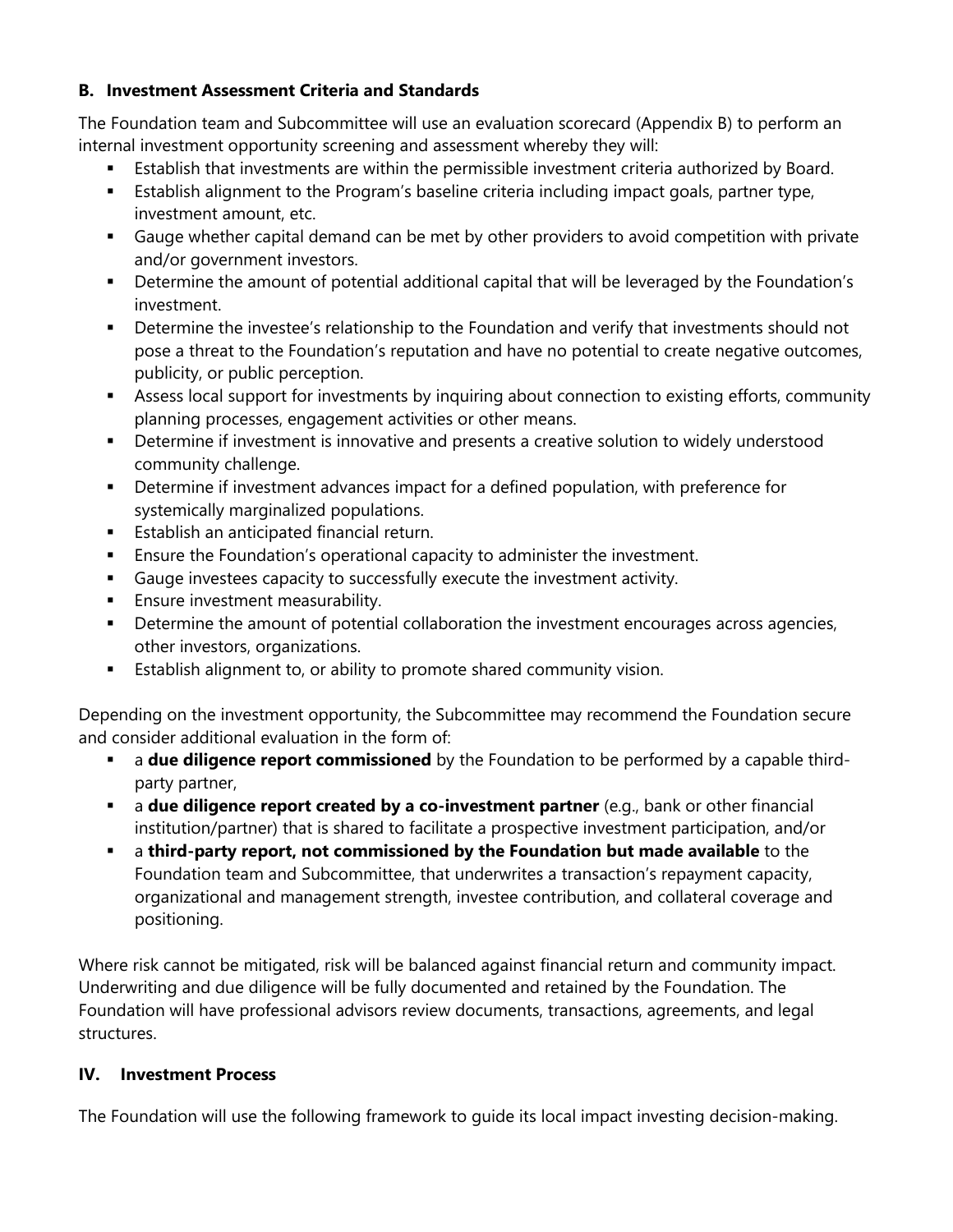|               | <b>Description</b>                                                                                                                                                                                                                                                                                                                                                                                                                                                                                                                              | <b>Tools</b>                                                                                              |
|---------------|-------------------------------------------------------------------------------------------------------------------------------------------------------------------------------------------------------------------------------------------------------------------------------------------------------------------------------------------------------------------------------------------------------------------------------------------------------------------------------------------------------------------------------------------------|-----------------------------------------------------------------------------------------------------------|
| Source        | Foundation team will identify and communicate with likely sourcing partners<br>including banks, nonprofits, CDFIs, and others. Members of the Subcommittee<br>may assist the Foundation team from time to time. Over time, the Foundation<br>may consider posting its Program criteria on its website or in publications.<br>Nonprofits will be targeted for partnership, taking into consideration CFGC's<br>target impact areas and stated desire to partner and not compete with local<br>financial entities.                                | • Sourcing<br>questionnaire<br>• Website (potentially)                                                    |
| Screen        | Foundation team with support from members of the Subcommittee conduct an<br>internal assessment of an opportunity to understand if the potential opportunity<br>falls within Program Guidelines approved by the Board.                                                                                                                                                                                                                                                                                                                          | Scorecard - Phase 1                                                                                       |
| <b>Apply</b>  | If the proposed investment appears to meet the Program's criteria, prospective<br>investees will be invited to submit a short application including purpose of<br>investment, use of proceeds, proposed terms, repayment source, etc. Foundation<br>team will conduct a second assessment of the opportunity considering the fuller<br>content now available.                                                                                                                                                                                   | • Application<br>Scorecard - Phase 1<br>and Phase 2                                                       |
| Score         | Foundation team prepares a Preliminary Review Memo outlining the investment<br>opportunity. The Memo will include the Subcommittee-approved investment<br>scorecard and the application.                                                                                                                                                                                                                                                                                                                                                        | • Preliminary Review<br>Memo                                                                              |
| Review        | The Subcommittee reviews the Preliminary Review Memo. Based on a discussion<br>of the relative merits and weaknesses, and whether the Program objectives can be<br>met, the Subcommittee determines whether to undertake full due diligence.<br>Subcommittee will provide guidance to the Foundation team on the form of the<br>due diligence - whether it should be conducted internally or by an external<br>consultant/advisor. If the Subcommittee does not view the opportunity as viable,<br>it will reject the investment at this stage. | • Subcommittee<br>Meeting(s)<br>• Preliminary Review<br>Memo                                              |
| Assess        | The due diligence process should result in a written report that: (a) describes the<br>opportunity and how it meets the Program's criteria; (b) summarizes the salient<br>findings from the due diligence process; (c) outlines the key risks and mitigants;<br>and (d) outlines preliminary investment terms.                                                                                                                                                                                                                                  | · Due diligence report<br>or Third-party<br>Report                                                        |
| mend<br>Recom | The due diligence report and any supplemental executive summary memo or<br>presentation created by the due diligence provider, or by the Foundation team, is<br>the basis for the final Subcommittee discussion. A majority vote of the<br>Subcommittee is required to make a recommendation for Board approval.                                                                                                                                                                                                                                | • Due diligence or<br>Third-party report<br>· Subcommittee<br><b>Meeting Minutes</b><br>(recorded action) |
| Approve       | Investments recommended for Board approval will be considered by the Board.<br>The Subcommittee, supported by the Foundation team, will supply all<br>documentation necessary for Board review.                                                                                                                                                                                                                                                                                                                                                 | <b>Board Meeting</b><br>Materials<br><b>Board Meeting</b><br>Minutes (recorded<br>action)                 |
| Close         | If approved by the Board, the Foundation team will close on the transaction with<br>the investee. The Foundation team will have professional advisors review<br>documents, transactions, agreements, and legal structures.                                                                                                                                                                                                                                                                                                                      | • Closing<br>documentation<br>• Professional Advisor<br>Review                                            |
| Monitor       | Investees are generally required to submit financial statements on some<br>frequency, annual audited financials, and any other information or impact metrics<br>agreed to in advance of the investment. Frequency of reporting and the form of<br>reports will be agreed upon through the closing process.                                                                                                                                                                                                                                      | • Financial Statements<br>Notice of Key<br><b>Operating Changes</b><br>Impact Reports                     |